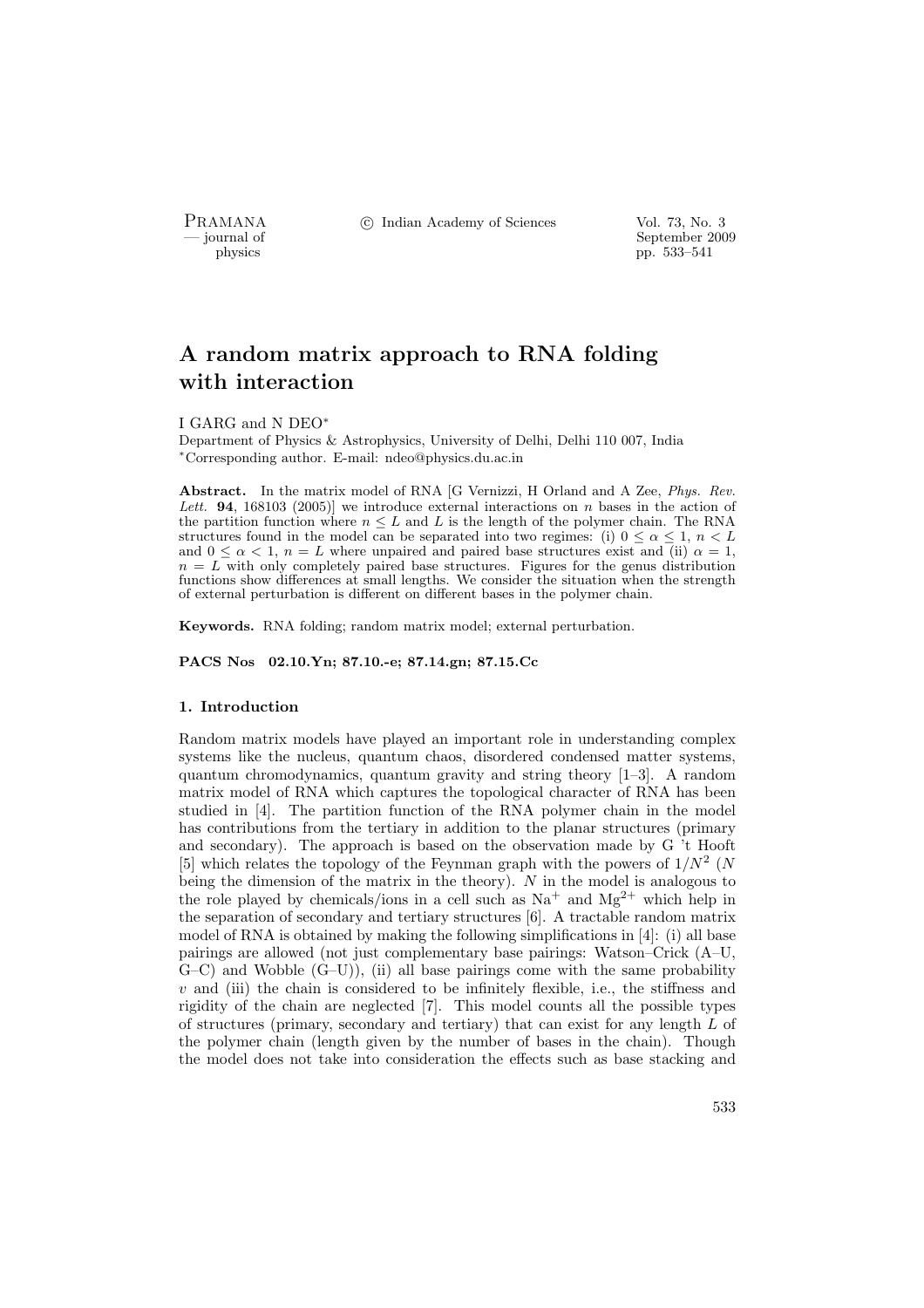# I Garg and N Deo

finite flexibility of the polymer chain, it captures the topological properties of RNA which are essential for understanding the folding of RNA. For example, the average genus of a structure for a given length L of the chain in [7] is found to be  $\leq L/4$ which is a result observed for the real RNA sequences [8]. The total number of structures counted by the matrix model [7] are large if we compare them with the structures that have been discovered. A change in the RNA structure can occur due to contact with cell walls, ions and other organelles, during transcription and translation among other genetically important processes. These changes are of interest in order to study and completely understand different types of RNA structures and their functions. Thus we study the effect of interactions which are added in the action of the partition function of the model of RNA in [7]. As a first step, we consider a simple interaction so that the basic structure of the model is retained. The next important steps are to consider non-linear interactions and to study their effects.

In §2, we study the matrix model of RNA folding with an external interaction introduced on  $n \leq L$  bases in the action of the partition function of the polymer chain. The general form of the partition function for the polymer chain is found which gives the Feynman diagram representation of the model with interaction and we discuss the genus distribution functions for the case  $n = L$ . Section 3 presents a general method to consider the effect of external interactions when the strength of interaction is different on the bases of the polymer chain.

# 2. Matrix model of RNA with an external interaction on  $n \leq L$  nucleotides

The matrix models of RNA [4,7] are non-trivial due to the presence of a complicated observable along with the Gaussian potential [6]. The complexity with the addition of external interactions makes computations in these models very difficult. We add a perturbation,  $U(\phi_i)$ , in the action of the partition function of the random matrix model of [7] (which is a simplification of [4]) and study the effect of external interaction when it acts on different nucleotides. The partition function of the matrix model with perturbation is

$$
Z_{L,\alpha}(N) = \frac{1}{A_L(N)} \int \prod_{i=1}^{L} d\phi_i e^{-\frac{N}{2} \sum_{i,j=1}^{L} (V^{-1})_{i,j} \text{Tr}\phi_i \phi_j}
$$

$$
\times e^{-N \text{Tr} U(\phi)} \frac{1}{N} \text{Tr} \prod_{i=1}^{L} (1 + \phi_i).
$$
 (1)

We discuss the addition of linear external interaction on  $n \leq L$  bases in the action of the partition function of the polymer chain. Adding a linear interaction in these matrix models is an important step [9,10]. The partition function is given by

$$
Z_{L,\alpha}(N) = \frac{1}{A_L(N)} \int \prod_{i=1}^{L} d\phi_i e^{-\frac{N}{2} \sum_{i,j=1}^{L} (V^{-1})_{i,j} \text{Tr}\phi_i \phi_j}
$$

$$
\times e^{-N \sum_{i=1}^{n} (W^{-1})_i \text{Tr}\phi_i} \frac{1}{N} \text{Tr} \prod_{i=1}^{L} (1 + \phi_i), \tag{2}
$$

534 Pramana – J. Phys., Vol. 73, No. 3, September 2009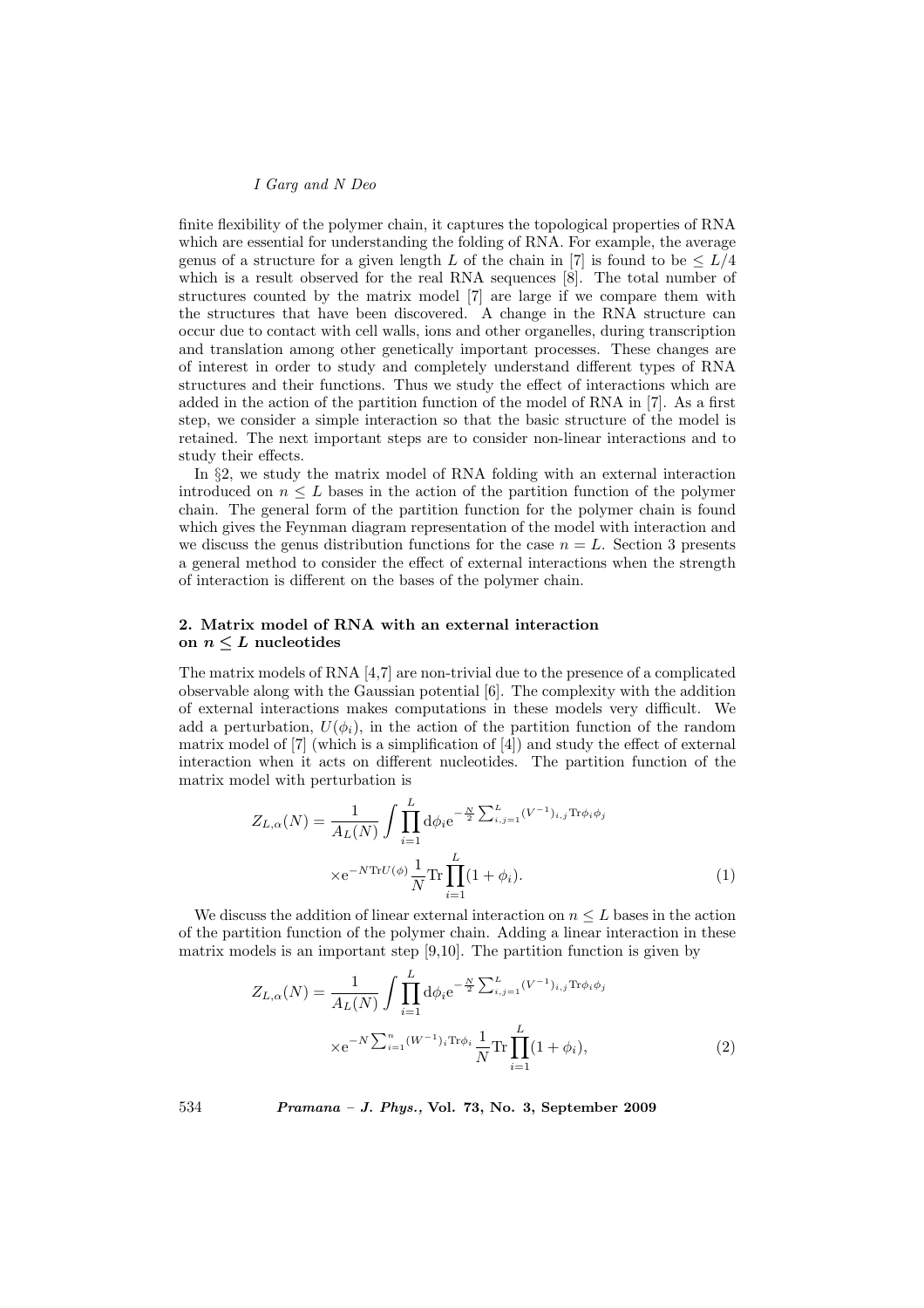## A random matrix approach to RNA folding with interaction

where  $\phi_i$  are  $(i = 1, ..., L)$  independent  $(N \times N)$  Hermitian matrices,  $V_{i,j}$  are the elements of a  $(L \times L)$  interaction matrix giving interactions between the the elements or a  $(L \times L)$  interaction matrix giving interactions between the bases at positions i and j and the observable  $\prod_i (1 + \phi_i)$  is an ordered product over  $\phi_i$  that ensure self-pairing of bases is not allowed. The interaction term is  $e^{-N\sum_{i=1}^{n}(W_i)^{-1}\text{Tr}\phi_i}$  where  $W_i = w$  gives the strength of the external perturbation and  $i = 1, ..., n$  in the sum of the interaction term [11].  $A_L(N)$  is the normalization constant,  $A_L(N) = \int \prod_{i=1}^L d\phi_i e^{-\frac{N}{2} \sum_{i,j=1}^L (V^{-1})_{i,j} \text{Tr} \phi_i \phi_j} e^{(-N) \sum_{i=1}^n (V^{-1})_{i,j} \text{Tr} \phi_i \phi_j}$  $\sum_{i=1}^{n} (W^{-1})_i$ Tr $\phi_i$  which can be rewritten as  $A_L(N) = e^{\frac{N}{2}\text{Tr}\left(\frac{n^2v}{L^2w^2}\right)} \int \prod_{i=1}^L d\Phi_i e^{-\frac{N}{2}\text{Tr}[\Phi_i(V^{-1})_{i,j}\Phi_j]}$  where  $\Phi$  is defined as  $\Phi_i = (\phi_i + V_{i,j}W_j^{-1}).$ 

Considering  $V_{i,j} = v$  and performing a series of Hubbard–Stratonovich transformations on the multi-matrix integral in eq. (2) (keeping all the assumptions the same as in [7]), we get the partition function

$$
Z_{L,\alpha}(N) = \frac{X}{R_L(N)} \int d\sigma e^{-\frac{N}{2v}\text{Tr}(\sigma)^2} \int \prod_{i=1}^L d\psi_i d\phi_i e^{i\text{Tr}[\phi_i \sum_i \psi_i - \sigma \sum_i \psi_i]}
$$

$$
\times e^{\frac{-N}{Lw} \sum_{i=1}^n \text{Tr}\phi_i} \frac{1}{N} \text{Tr} \prod_{i=1}^L (1 + \phi_i), \tag{3}
$$

where  $X^{-1} = e^{\frac{N}{2} \text{Tr}\left(\frac{n^2 v}{L^2 w^2}\right)}$  and  $R_L(N) = \int d\sigma e^{\frac{-N}{2v} \text{Tr}(\sigma)^2}$  is the normalization constant. In eq.  $(3)$ , sum over the perturbation term runs up to n. The integral over stant. In eq. (3), sum over the perturbation,  $\iint_{i=1}^{L} d\psi_i e^{i \text{Tr}[\phi_i \sum_{i=1}^{L} d\psi_i]}$  $\lim_{i}\psi_{i}-\sigma\sum_{i}$  $i^{[\psi_i]} = \prod_{i=1}^{L} \delta(\phi_i - \sigma)$ , which will replace each of the  $n \phi_i$ s with  $\sigma$ . Partition function in eq. (3) using the definition of delta function is

$$
Z_{L,\alpha}(N) = \frac{X}{R_L(N)} \int \mathrm{d}\sigma \mathrm{e}^{-\frac{N}{2v}\mathrm{Tr}(\sigma)^2} \mathrm{e}^{\frac{-Nn}{Lw}\mathrm{Tr}\sigma} \frac{1}{N} \mathrm{Tr}(1+\sigma)^L,\tag{4}
$$

where the multi-matrix integral has been reduced to an integral over a single  $(N \times N)$ matrix  $\sigma$  and the linear term has a coefficient  $Nn/Lw$  as n different  $\phi$  have been replaced by  $n\sigma$ . The partition function of eq. (4) after completing the square in the exponent (which cancels the  $X$  in eq. (4) is

$$
Z_{L,\alpha}(N) = \frac{1}{R_L(N)} \int \mathrm{d}\sigma \mathrm{e}^{-\frac{N}{2v}\mathrm{Tr}(\sigma + \frac{nv}{Lw})^2} \frac{1}{N} \mathrm{Tr}(1+\sigma)^L. \tag{5}
$$

Redefining:  $\sigma' = (\sigma + \frac{nv}{Lw}) = (\sigma + \frac{n\alpha}{L})$  where  $\alpha = v/w$  is the ratio of the strength of interaction between the bases  $\overline{v}$ , to the strength of the perturbation  $w$ , the partition function becomes

$$
Z_{L,\alpha}(N) = \frac{1}{R_L(N)} \int \mathrm{d}\sigma' \mathrm{e}^{-\frac{N}{2v}\mathrm{Tr}(\sigma')^2} \frac{1}{N} \mathrm{Tr} \left(1 + \sigma' - \frac{n\alpha}{L}\right)^L.
$$
 (6)

The integral in eq. (6) is a Gaussian matrix integral with a complicated observable  $\frac{1}{N} \text{Tr}(1 + \sigma' - \frac{n\alpha}{L})^L$ . We define the exponential generating function  $G(t, N, \alpha)$ of the partition function  $Z_{L,\alpha}(N)$  as

 $Pramana - J. Phys., Vol. 73, No. 3, September 2009$  535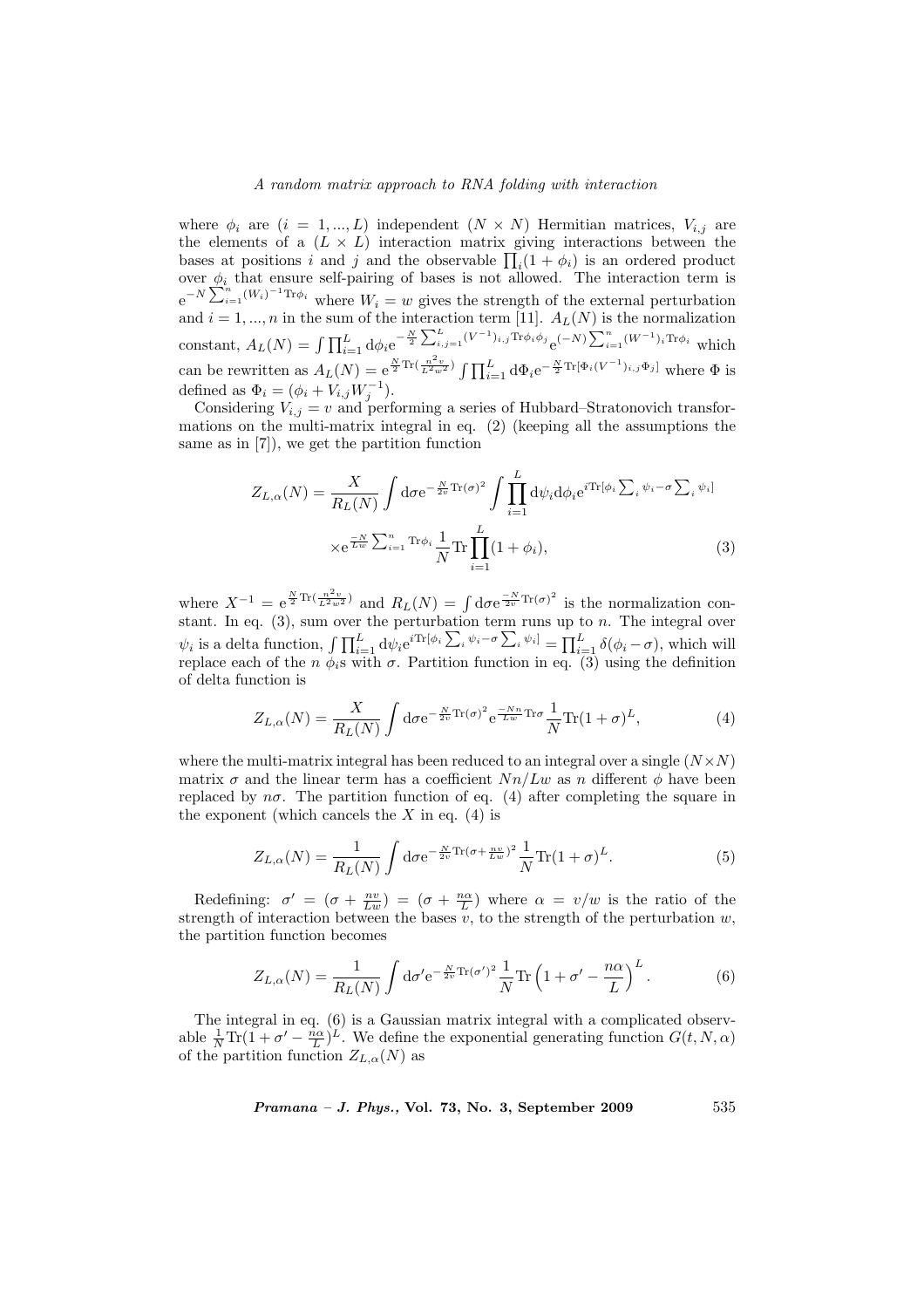I Garg and N Deo

**Table 1.** The partition functions  $Z_{L,\alpha}(N)$  for lengths up to  $L = 7$  of the polymer chain are listed when the external perturbation is on  $n \leq L$  bases.

$$
\frac{L}{1} \frac{Z_{L,\alpha}(N)}{1 - \frac{n\alpha}{L}}
$$
\n
$$
2 \frac{1 + v + (\frac{n\alpha}{L})^2 - 2(\frac{n\alpha}{L})}{1 + 3v - (\frac{n\alpha}{L})^3 + 3(\frac{n\alpha}{L})^2 - 3(\frac{n\alpha}{L}) - 3v(\frac{n\alpha}{L})}
$$
\n
$$
4 \frac{1 + 6v + 2v^2 + v^2/N^2 + (\frac{n\alpha}{L})^4 - 4(\frac{n\alpha}{L})^3 + 6(\frac{n\alpha}{L})^2 + 6v(\frac{n\alpha}{L})^2 - 4(\frac{n\alpha}{L}) - 12v(\frac{n\alpha}{L})
$$
\n
$$
5 \frac{1 - (\frac{n\alpha}{L})^5 + 5(\frac{n\alpha}{L})^4 - 10(\frac{n\alpha}{L})^3 + 10(\frac{n\alpha}{L})^2 - 5(\frac{n\alpha}{L}) + 10v + 10v^2 + 5v^2/N^2 - 10v(\frac{n\alpha}{L})^3
$$
\n
$$
+30v(\frac{n\alpha}{L})^2 - 30v(\frac{n\alpha}{L}) - 10v^2(\frac{n\alpha}{L}) - 5v^2(\frac{n\alpha}{L})/N^2
$$
\n
$$
6 \frac{1 + (\frac{n\alpha}{L})^6 - 6(\frac{n\alpha}{L})^5 + 15(\frac{n\alpha}{L})^4 - 20(\frac{n\alpha}{L})^3 + 15(\frac{n\alpha}{L})^2 - 6(\frac{n\alpha}{L}) + 15v + 30v^2 + 15v^2/N^2
$$
\n
$$
+5v^3 + 10v^3/N^2 + 15v(\frac{n\alpha}{L})^4 - 60v(\frac{n\alpha}{L})^3 + 90v(\frac{n\alpha}{L})^2 + 30v^2(\frac{n\alpha}{L})^2 + 15v^2(\frac{n\alpha}{L})^2/N^2
$$
\n
$$
-60v(\frac{n\alpha}{L}) - 60v^2(\frac{n\alpha}{L}) - 30v^2(\frac{n\alpha}{L})/N^2
$$
\n
$$
7 \frac{1 - (\frac{n\alpha}{L})^7 + 7(\frac{n\alpha}{L})^6 - 21(\frac{n\alpha}{L})^5 + 35(\frac{n\alpha}{L})^4 - 35(\
$$

$$
-210v^2(\tfrac{n\alpha}{L})-105v^2(\tfrac{n\alpha}{L})/N^2-35v^3(\tfrac{n\alpha}{L})-70v^3(\tfrac{n\alpha}{L})/N^2
$$

$$
G(t, N, \alpha) = \sum_{L=0}^{\infty} Z_{L, \alpha}(N) \frac{t^L}{L!}.
$$
\n(7)

Using  $Z_{L,\alpha}(N)$  from eq. (6), we get the generating function

$$
G(t, N, \alpha) = e^{\frac{vt^2}{2N} + t(1 - \frac{n\alpha}{L})} \left[ \frac{1}{N} \sum_{k=0}^{N-1} \binom{N}{k+1} \frac{(t^2 v)^k}{k! N^k} \right].
$$
 (8)

The partition functions  $Z_{L,\alpha}(N)$  for different L,  $\alpha$  and n can be found exactly from the exponential generating function (eq. (8)) by equating the coefficients of powers of t on both sides of the equation (listed in table 1 upto  $L = 7$ ). It is important to note that the term  $e^{t(1-\frac{n\alpha}{L})}$  arises from the observable (see eq. (6)) in the generating function. The general form of the partition function (with the re-written  $A_L(N)$  in terms of  $\Phi$ ) can be obtained from eq. (2) using the Wick theorem and is found to be (table 1)

$$
Z_{L,\alpha}(N) = \left(1 - \frac{n\alpha}{L}\right)^L + \left(1 - \frac{n\alpha}{L}\right)^{(L-2)} \sum_{i < j} V_{i,j}
$$
\n
$$
+ \left(1 - \frac{n\alpha}{L}\right)^{(L-4)} \sum_{i < j < k < l} V_{i,j} V_{k,l}
$$

536 Pramana – J. Phys., Vol. 73, No. 3, September 2009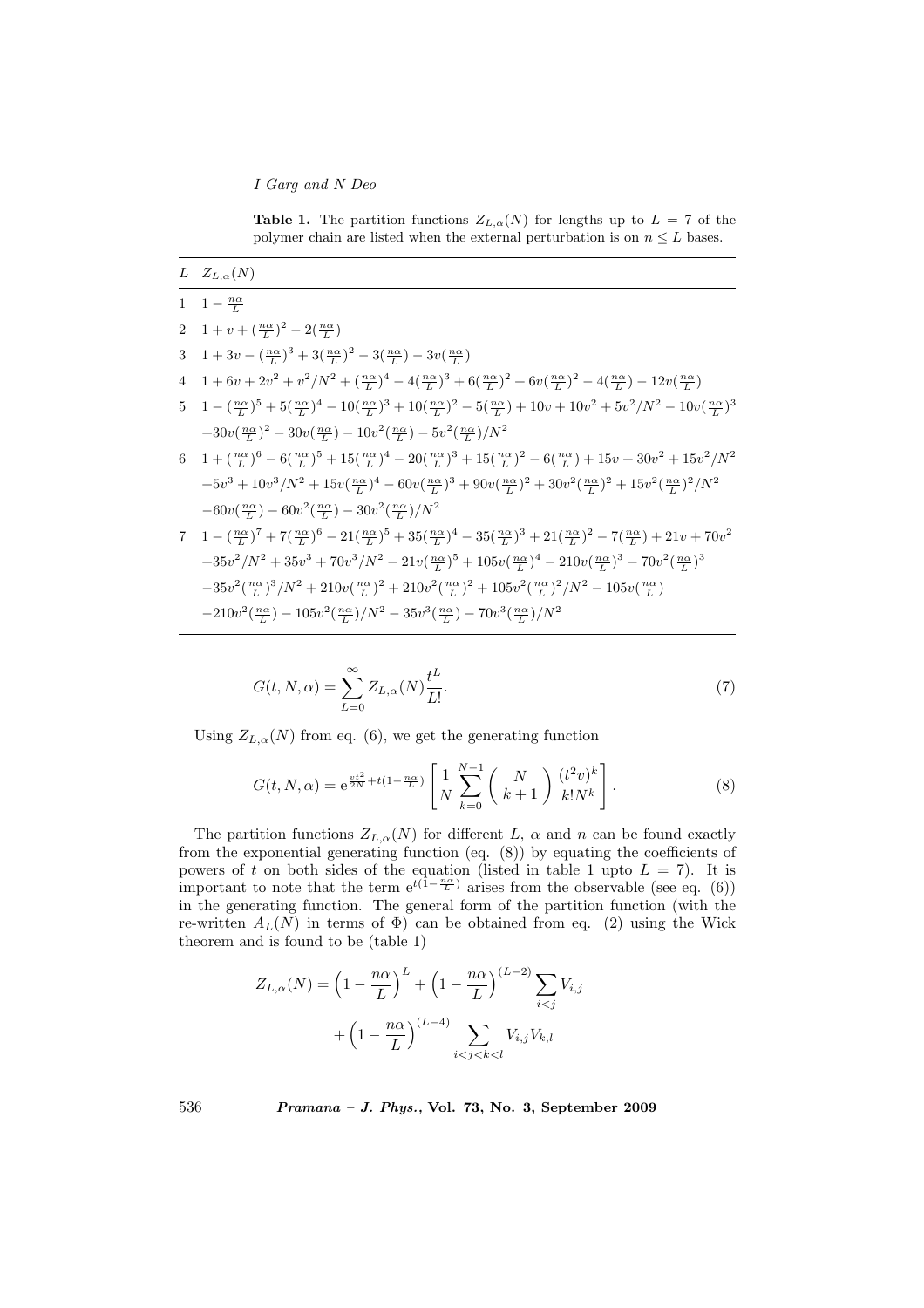A random matrix approach to RNA folding with interaction



**Figure 1.** Schematic representation of a simplified  $H$  pseudoknot from a real RNA and its corresponding Feynman diagram are shown. The paired bases (black dots) are connected by dashed lines (representing H bonds between the bases) and each unpaired base (red dots) is weighted by the factor  $(1 - \frac{n\alpha}{L})$ .

$$
+\left(1-\frac{n\alpha}{L}\right)^{(L-4)}\sum_{i
$$
+\left(\frac{1}{N}\right)^{2}\left(1-\frac{n\alpha}{L}\right)^{(L-4)}\sum_{i
$$
+\cdots.
$$

$$
(9)
$$
$$
$$

The multiplicative factor of powers of  $(1 - \frac{n\alpha}{L})$  on each term in the general partition function, shows that the effect of interaction is on all the free bases in the polymer chain which are weighted by  $(1 - \frac{n\alpha}{L})$  whereas paired bases are weighted 1. One such term in the partition function is shown in figure 1. In the partition function, the power of  $v$  gives the number of arcs in the corresponding Feynman diagram, the coefficient of  $v$  gives the total number of diagrams with those many arcs and the power of  $1/N$  distinguishes between the planar structures  $((1/N)^0$ , genus = 0) and the non-planar structures  $((1/N)^{2k}$ , where  $k \geq 1$ , i.e., non-zero genus). The power of  $(1 - \frac{n\alpha}{L})$  gives the number of unpaired bases in the diagram, each of which is weighted by  $(1 - \frac{n\alpha}{L})$  and paired bases with 1. The structures/diagrams in the model can be divided into two regimes: (a)  $0 \le \alpha \le 1$ ,  $n < L$  and  $0 \le \alpha < 1$ ,  $n = L$ where we have structures with unpaired and paired bases and (b)  $\alpha = 1$ ,  $n = L$ where completely paired base structures exist.

The genus distribution functions of the model can be found from eq. (8) for (a) the weighted total number of diagrams at a given length  $L$ ,  $n$  and  $\alpha$  independent of genus,  $\mathcal{N}_{\alpha}$  (defined as  $\mathcal{N}_{\alpha} = Z_{L,\alpha}(N = 1)$ ) and (b) the weighted number of diagrams at a fixed length L, genus g, n and  $\alpha$ ,  $a_{L,g,\alpha}$  (defined through  $Z_{L,\alpha}(N) = \sum_{g=0}^{\infty} a_{L,g,\alpha} \frac{1}{N^{2g}}$ ). For  $n = L$  [12] these are plotted as functions of genus (figures 2 and 3) and length (figure 4) for different  $\alpha$  values. The differences in the genus distribution functions arise in the number of normalized diagrams  $a_{L,q,\alpha}/N_{\alpha}$ , the shapes of the distribution functions as  $\alpha$  approaches 1 and in an even-odd length behaviour for these distributions at small lengths (figure 4).

 $Pramana - J. Phys., Vol. 73, No. 3, September 2009$  537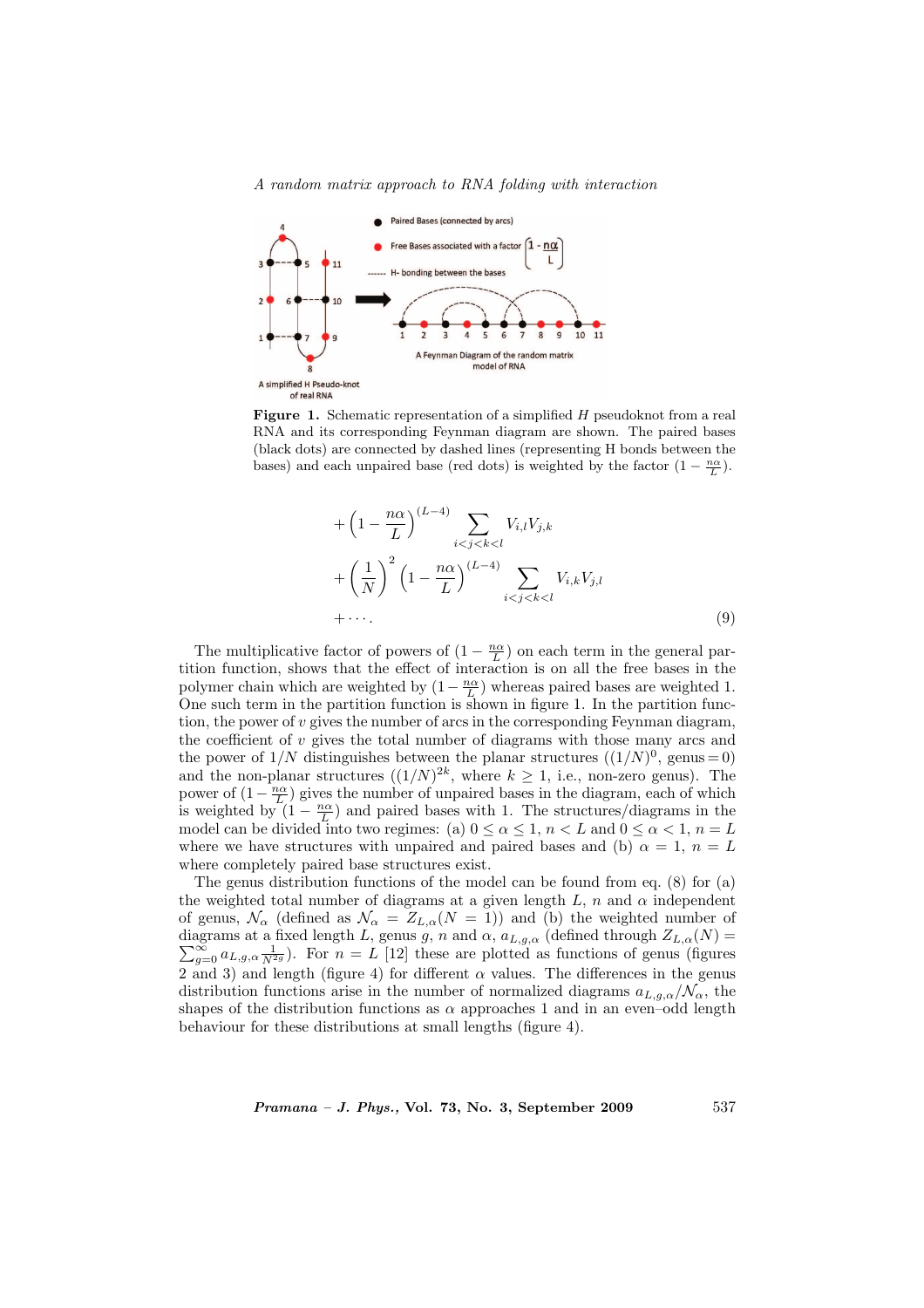



Figure 2. Genus distributions for different pairs of even lengths for a set of three  $\alpha$  values,  $\alpha = 0, 0.75, 1$ : (a)  $L = 10$  and 30, (b)  $L = 10$  and 40 and (c)  $L = 20$  and 40.



Figure 3. Genus distributions for the following pairs of odd lengths (a)  $L = 11$  and 31 and (b)  $L = 21$  and 31 for  $\alpha = 0.075, 1$  are shown in these figures. Note, the  $\alpha = 1$  distribution (blue curve in the even length plots of figure 2) is absent.

538 Pramana – J. Phys., Vol. 73, No. 3, September 2009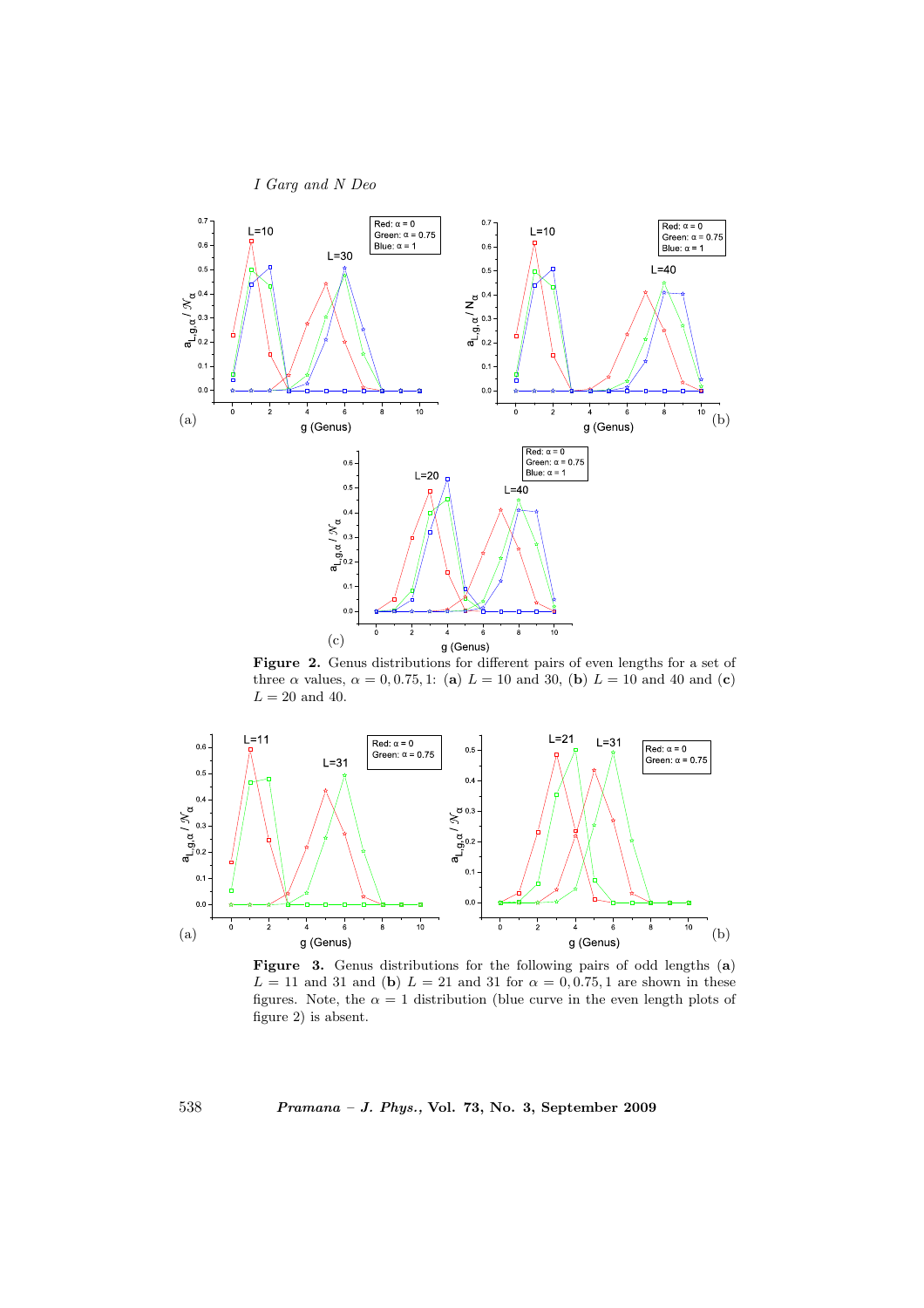

**Figure 4.** Genus distributions for three pairs of genii (a)  $g = 0$  and 2, (b)  $g = 0$  and 3 and (c)  $g = 1$  and 3 for  $\alpha = 0, 0.75, 1$  are shown in these figures.

## 3. External interaction with different strengths on different bases

We discuss here the case when we consider the strength of the external interaction to be different on different bases. We start with the partition function equation (2) in §2 where we take the sum in the interaction term to be  $i = 1, ..., n$  with  $W_1 = w_1$  and  $W_2 = W_3 = \cdots W_L = w$ , i.e., the strength of perturbation on base 1 is  $w_1$  and is w on rest of the bases in the polymer chain. If we carry out a series of Hubbard–Stratonovich transformations and use the delta function<br>equation,  $\int \prod_{i=1}^{L} d\psi_i e^{i \text{Tr}[\phi_i \sum_i \psi_i - \sigma \sum_i \psi_i]} = \prod_{i=1}^{L} \delta(\phi_i - \sigma)$ , the partition function  $\operatorname*{convich}_{i} \underset{\psi_{i}-\sigma}{\text{two-}}$ transformations and use the detta function<br>  $i^{[\psi_i]} = \prod_{i=1}^{L} \delta(\phi_i - \sigma)$ , the partition function becomes

$$
Z_{L,\alpha}(N) = \frac{1}{D_L(N)} \int \mathrm{d}\sigma \mathrm{e}^{-\frac{N}{2v} \mathrm{Tr}(\sigma)^2} \mathrm{e}^{-N[\frac{1}{w} + \frac{1}{L}(\frac{w - w_1}{ww_1})] \mathrm{Tr}\sigma} \frac{1}{N} \mathrm{Tr}(1+\sigma)^L,
$$
\n(10)

which can be simplified to

$$
Z_{L,\alpha}(N) = \frac{1}{D'_L(N)} \int \mathrm{d}\sigma \mathrm{e}^{-\frac{N}{2v}\mathrm{Tr}[\sigma + vC]^2} \mathrm{e}^{\frac{N}{2v}\mathrm{Tr}(vC)^2} \frac{1}{N} \mathrm{Tr}(1+\sigma)^L,\tag{11}
$$

Pramana – J. Phys., Vol. 73, No. 3, September 2009 539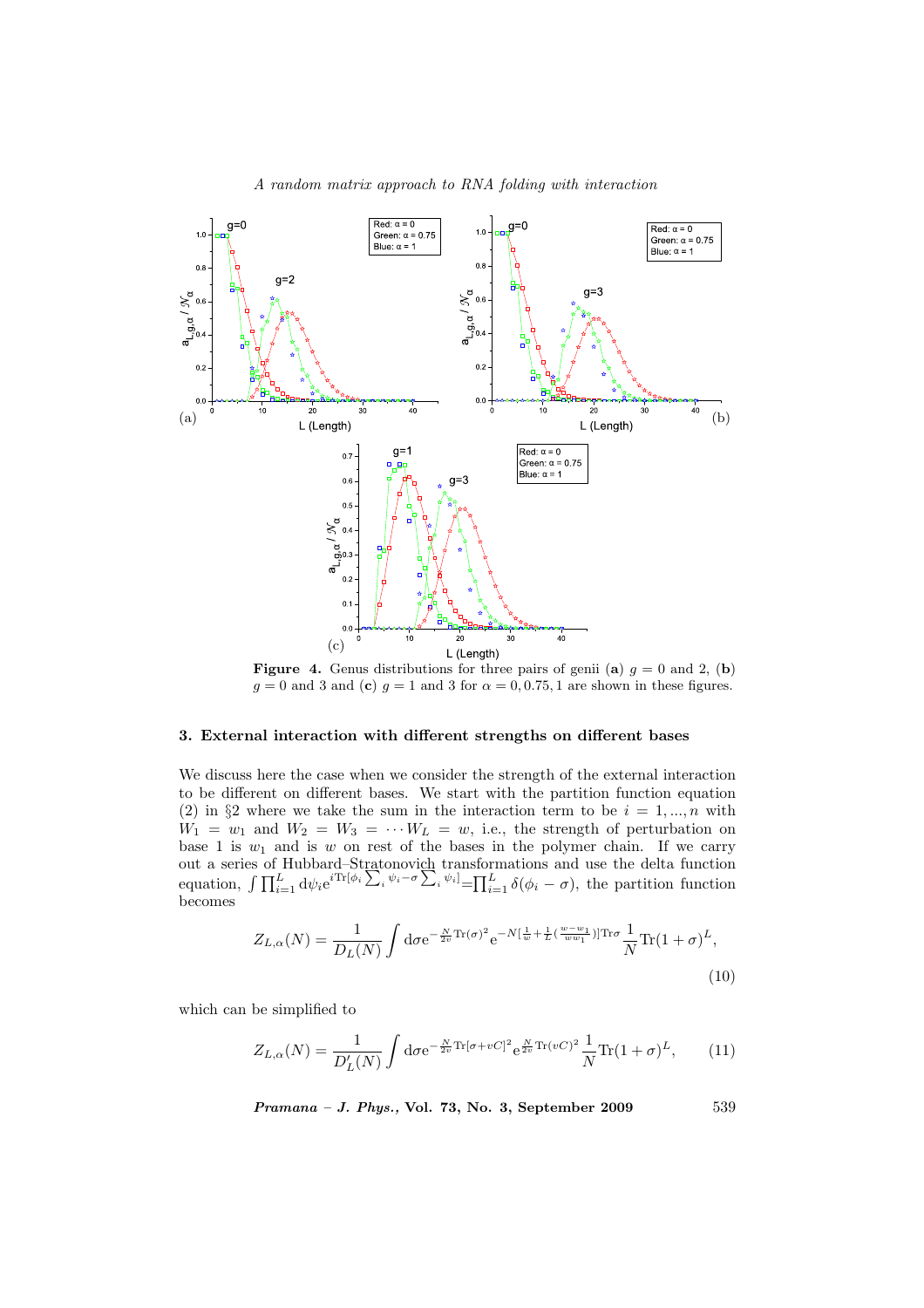I Garg and N Deo

where  $D'_{L}(N) = \int d\sigma e^{-\frac{N}{2v}\text{Tr}[\sigma + vC]^2} e^{\frac{N}{2v}\text{Tr}(vC)^2}$  and  $C = (\frac{Lw_1 + w - w_1}{Lww_1})$ . Re-defining  $\sigma' = [\sigma + vC]$ , we can write the partition function as

$$
Z_{L,\alpha}(N) = \frac{1}{D'_L(N)} \int \mathrm{d}\sigma' \mathrm{e}^{-\frac{N}{2v}\mathrm{Tr}[\sigma']^2} \frac{1}{N} \mathrm{Tr}(1 + \sigma' - vC)^L. \tag{12}
$$

In a similar way, if we now consider that  $W_1 = w_1$ ,  $W_2 = w_2$  and  $W_3 = W_4 =$  $\cdots W_L = w$ , i.e., the strength of perturbation on base 1 is  $w_1$ , on base 2 is  $w_2$  and is  $w$  on rest of the bases in the polymer chain, then the partition function is the same as eq. (12) but with a much more complex C which is,  $C = \left(\frac{Lw_1w_2 + ww_1 +ww_2-2w_1w_2}{Lw_1w_2w_1} \right)$ . From the point of view of application to the pulling experiments, it is of relevance to see what happens when the perturbation acts on one base or two bases at a time. This can be found from eq. (12) by putting  $w = 0$ . In this case, C will be just  $C = 1/Lw_1$  for perturbation on a single base and  $C = (\frac{1}{Lw_1} + \frac{1}{Lw_2})$  for perturbation on two bases. The linear interaction introduced in the action of the partition function can have applications to experiments with RNA such as RNA pulling experiments and RNA interacting with ions.

# 4. Conclusion

A linear perturbation which acts on  $n(\leq L)$  bases in the action of the partition function is studied. The general form of the partition function  $Z_{L,\alpha}(N)$  (eq. (9)) consists of multiplicative factors of powers of  $(1 - \frac{n\alpha}{L})$  with each term. There are two regimes: (i)  $0 \le \alpha \le 1$  with  $n < L$  and  $0 \le \alpha < \overline{1}$  with  $n = L$  which consists of unpaired and paired base structures with each free base weighted by  $(1 - \frac{n\alpha}{L})$  and (ii)  $\alpha = 1$  and  $n = L$  comprising of completely paired base structures only. The genus distributions for  $n = L$  are shown in figures 2–4 which show an interesting odd– even length behaviour at small lengths. We outlined a general method to consider interactions of varying strengths on different bases of the polymer chain in these matrix models of interacting RNA. In the application of these matrix models to a particular experiment, the calculation of physically relevant correlation functions is an important future research direction.

## Acknowledgements

The authors would like to thank Prof. H Orland for his help and encouragement. The authors also would like to thank CSIR Project No. 03(1019)/05/EMR-II for financial support.

### References

[1] E P Wigner, Proc. Camb. Phil. Soc. 47, 790 (1951) C E Porter and R G Thomas, Phys. Rev. 104, 483 (1956) F J Dyson, J. Math. Phys. 3, 140 (1962); 3, 157 (1962); 3, 166 (1962); 3, 1191 (1962); 3, 1200 (1962)